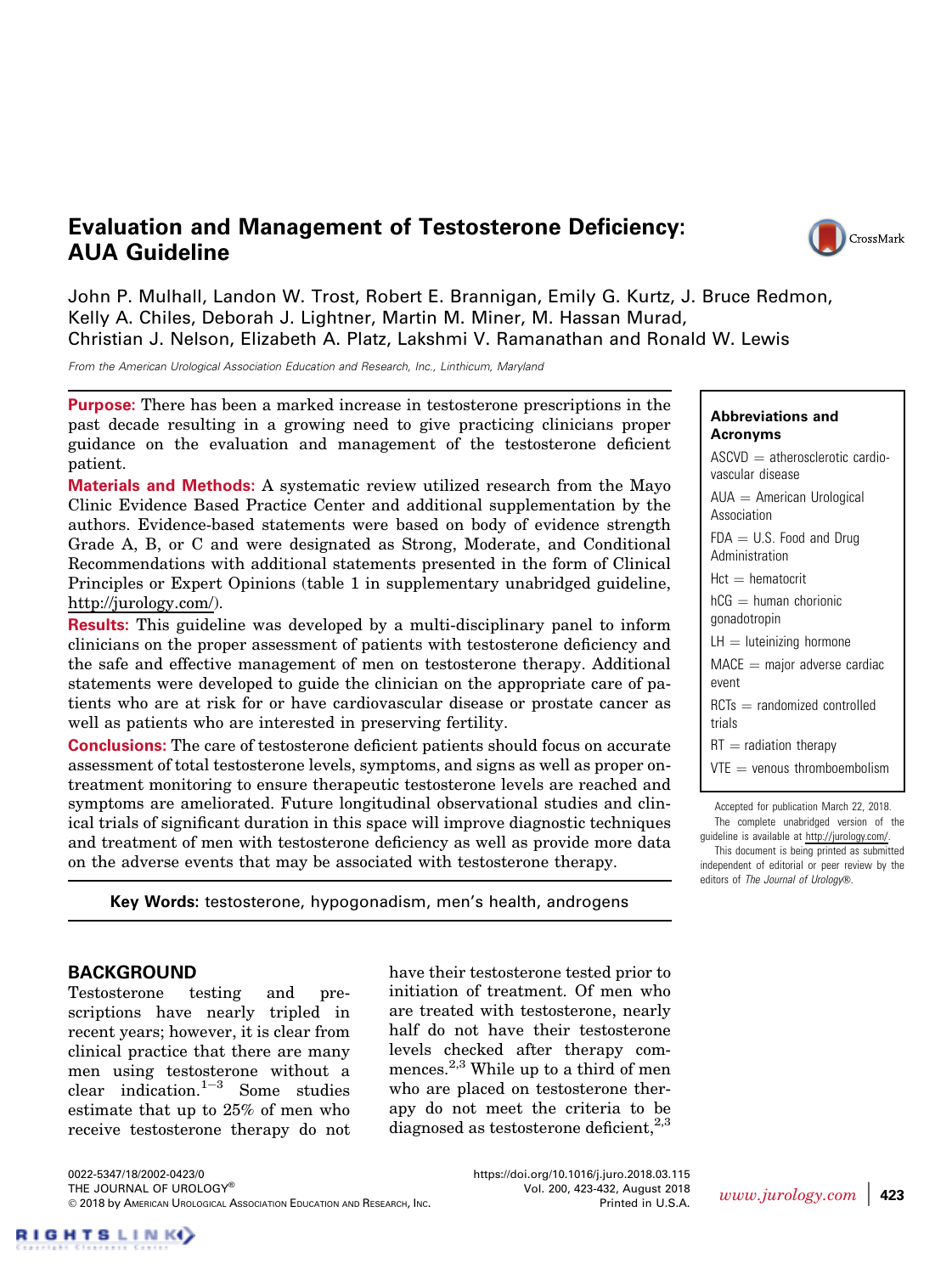there are a large percentage of men in need of testosterone therapy who fail to receive it due to clinician concerns, mainly surrounding prostate cancer development and cardiovascular events, although current evidence fails to definitely support these concerns.

# GUIDELINE STATEMENTS

# Diagnosis of Testosterone Deficiency

1. Clinicians should use a total testosterone level below 300 ng/dL as a reasonable cut-off in support of the diagnosis of low testosterone. (Moderate Recommendation; Evidence Level: Grade B)

2. The diagnosis of low testosterone should be made only after two total testosterone measurements are taken on separate occasions with both conducted in an early morning fashion. (Strong Recommendation; Evidence Level: Grade A)

3. The clinical diagnosis of testosterone deficiency is only made when patients have low total testosterone levels combined with symptoms and/or signs. (Moderate Recommendation; Evidence Level: Grade B)

4. Clinicians should consider measuring total testosterone in patients with a history of unexplained anemia, bone density loss, diabetes, exposure to chemotherapy, exposure to testicular radiation, HIV/AIDS, chronic narcotic use, male infertility, pituitary dysfunction, and chronic corticosteroid use even in the absence of symptoms or signs associated with testosterone deficiency. (Moderate Recommendation; Evidence Level: Grade B)

5. The use of validated questionnaires is not currently recommended to either define which patients are candidates for testosterone therapy or monitor symptom response in patients on testosterone therapy. (Conditional Recommendation; Evidence Level: Grade C)

The diagnosis of testosterone deficiency requires both a low testosterone measurement as well as the presence of select symptoms and/or signs. The Panel defines the threshold for low testosterone as being consistently  $\langle 300 \rangle$  ng/dL on *at least two* serum total testosterone measurements obtained in an early morning fashion, preferably using the same laboratory with the same method/instrumentation for measurement (fig.  $1$ ).<sup>[2,4](#page-8-0)</sup>

Clinicians should make note of any patientreported symptoms associated with low testosterone, such as reduced energy, reduced endurance, diminished work and/or physical performance, fatigue, visual field changes (bitemporal hemianopsia), anosmia, depression, reduced motivation, poor concentration, impaired memory, irritability, infertility, reduced sex drive, and changes in erectile function.<sup>[5,6](#page-8-0)</sup>

Clinicians should also conduct a targeted physical exam to examine patients for signs that are associated with low testosterone. This assessment should include evaluation of general body habitus; virilization status (examination of body hair patterns and amounts in androgen dependent areas); body mass index or waist circumference; gynecomastia; testicular evaluation including presence, size, consistency and masses; varicocele presence; and prostate size and morphology.<sup>[5,6](#page-8-0)</sup>

A meta-analysis of the literature suggests that men who have a history of unexplained anemia, $\overline{a}$ bone density  $\cos^8$  diabetes, exposure to chemotherapy, $10$  direct or scatter radiation therapy to the testes,<sup>11</sup> HIV,<sup>[12](#page-9-0)</sup> a history of chronic narcotic use,<sup>13</sup> infertility,<sup>14</sup> pituitary disorders,<sup>15</sup> and chronic corti-costeroid use<sup>[16](#page-9-0)</sup> are at risk for low testosterone. The Panel recommends measuring testosterone in all patients who have a history of these conditions, even in the absence of symptoms or signs listed above.

Screening questionnaires are not an appropriate tool to identify candidates for testosterone therapy and should not be used at the expense of a full patient evaluation and laboratory testosterone measurement. Specificities and sensitivities vary greatly amongst available questionnaires making them illsuited for screening or for use as a surrogate for testosterone laboratory testing.[4](#page-8-0)

# Adjunctive Testing

# 6. In patients with low testosterone, clinicians should measure serum luteinizing hormone levels. (Strong Recommendation; Evidence Level: Grade A)

Measuring luteinizing hormone levels may help to establish the etiology of testosterone deficiency and may be an important factor in determining if adjunctive tests should be ordered (Appendix C in supplementary unabridged guideline, [http://jurology.com/\)](http://jurology.com/).<sup>17</sup> Testosterone deficient patients with low or low/normal LH levels are also candidates for selective estrogen receptor modulator use as a treatment for testosterone deficiency, particularly those wishing to preserve their fertility[.18](#page-9-0)

7. Serum prolactin levels should be measured in patients with low testosterone levels combined with low or low/normal luteinizing hormone levels. (Strong Recommendation; Evidence Level: Grade A)

8. Patients with persistently high prolactin levels of unknown etiology should undergo evaluation for endocrine disorders. (Strong Recommendation; Evidence Level: Grade A)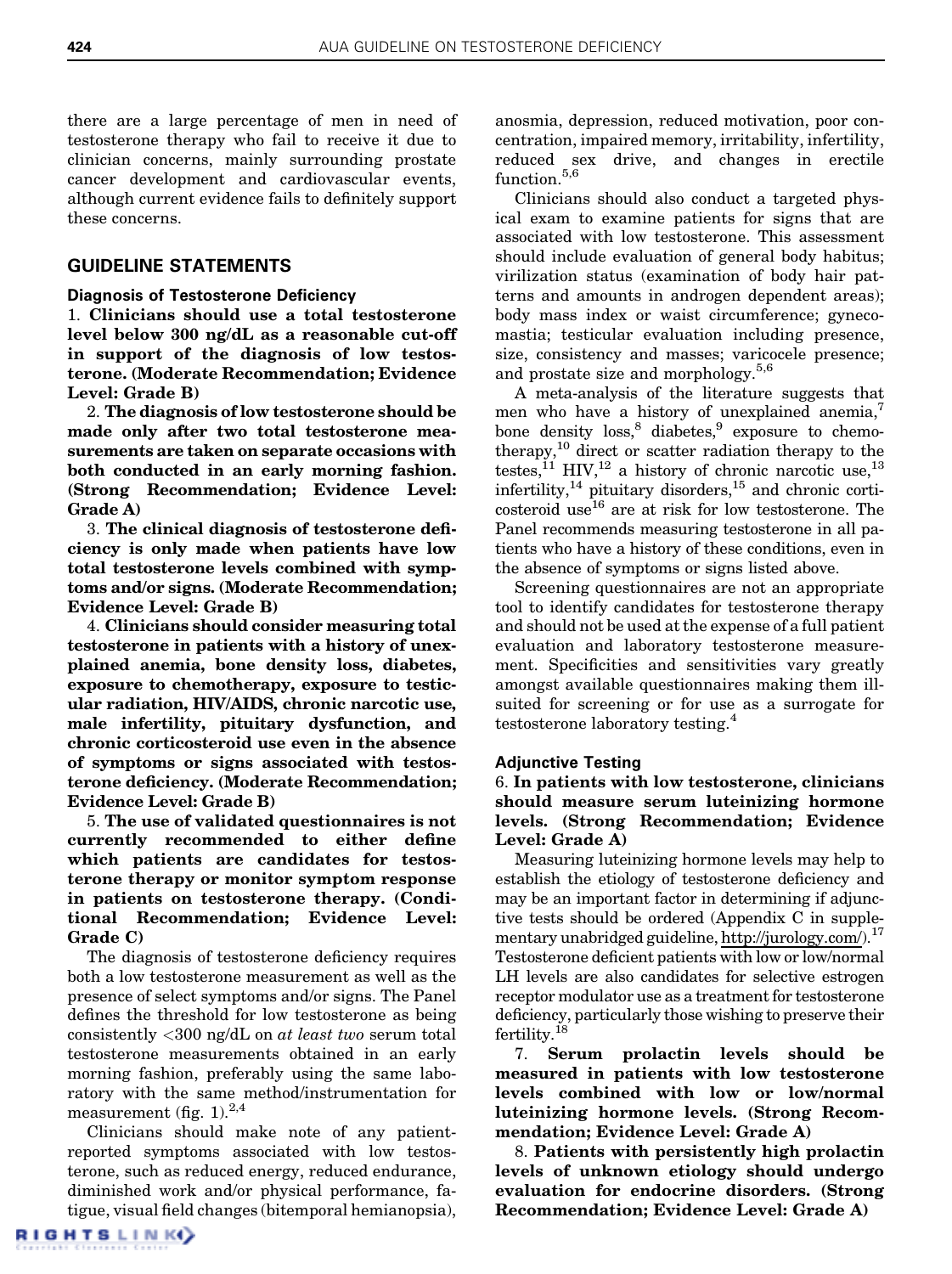#### <span id="page-2-0"></span>**EVALUATION AND MANAGEMENT OF TESTOSTERONE DEFICIENCY: DIAGNOSTIC ALGORITHM**





Serum prolactin should be measured in patients who have low total testosterone and low or low/normal LH levels to screen for hyperprolactinemia. If patients have elevated prolactin levels, prolactin measurement should be repeated to ensure that the initial elevation was not spurious. Persistently elevated prolactin levels can indicate the presence of pituitary tumors, such as prolactinomas, $^{19}$  $^{19}$  $^{19}$  and the Panel recommends that such patients should be referred to an endocrinologist for further evaluation. Men with total testosterone levels of <150 ng/dL in combination with a low or low/normal LH should undergo a pituitary MRI regardless of prolactin levels, as non-secreting adenomas may be identified.<sup>20</sup>

9. Serum estradiol should be measured in testosterone deficient patients who present with breast symptoms or gynecomastia prior to the commencement of testosterone therapy. (Expert Opinion)

Men who have elevated baseline estradiol measurements should be referred to an endocrinologist. While it is not uncommon for estradiol levels to increase while patients are on testosterone therapy as total testosterone increases, clinicians should be aware that symptomatic gynecomastia or other breast symptoms are uncommon. For men who develop gynecomastia/breast symptoms on treatment (e.g., breast pain, breast tenderness, nipple tenderness), a period of monitoring based on clinical judgment should be considered as breast symptoms sometimes abate.

10. Men with testosterone deficiency who are interested in fertility should have a reproductive health evaluation performed prior to treatment. (Moderate Recommendation; Evidence Level: Grade B)

Men diagnosed with testosterone deficiency who are interested in preserving their current fertility should undergo testicular exam to evaluate testicular size, consistency, and descent and have their serum follicle-stimulating hormone measured to assess their underlying reproductive health status.<sup>[21](#page-9-0)</sup>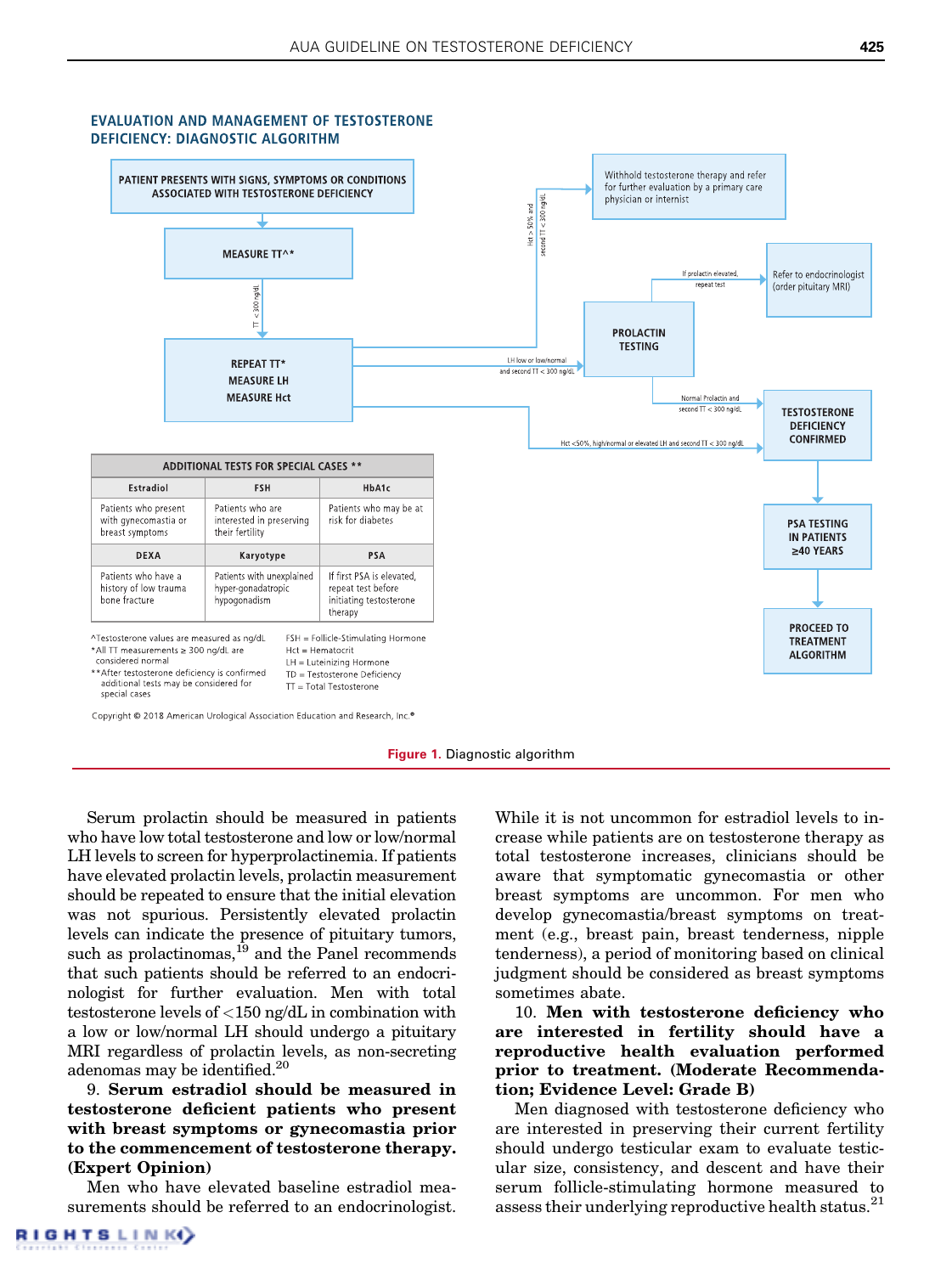Elevated follicle-stimulating hormone levels in the setting of testosterone deficiency (hypergonadatropic hypogonadism) is typically indicative of impaired  $spermatogenesis;$ <sup>[6](#page-8-0)</sup> therefore, clinicians should consider adjunctive fertility testing, such as a semen analysis, in such patients. Patients who have severe oligospermia (sperm concentration <5 million sperm per mL) or non-obstructive azoospermia should be offered reproductive genetics testing consisting of karyotype testing and Y-chromosome analysis for microdeletions.<sup>[21](#page-9-0)</sup>

# 11. Prior to offering testosterone therapy, clinicians should measure hemoglobin and hematocrit and inform patients regarding the increased risk of polycythemia. (Strong Recommendation; Evidence Level: Grade A)

Prior to commencing testosterone therapy, all patients should undergo a baseline measurement of hemoglobin/hematocrit. If the Hct exceeds 50%, clinicians should consider withholding testosterone therapy until the etiology is formally investigated. While on testosterone therapy, a Hct  $\geq 54\%$  warrants intervention, such as dose reduction or temporary discontinuation. While the incidence of polycythemia for one particular modality of testosterone compared to another cannot be determined, trials have indicated that injectable testosterone is associated with the greatest treatment-induced in-creases in hemoglobin/Hct.<sup>[22](#page-9-0)</sup>

# 12. PSA should be measured in men over 40 years of age prior to commencement of testosterone therapy to exclude a prostate cancer diagnosis. (Clinical Principle)

It is the opinion of this Panel that serum PSA levels should be measured prior to the commencement of testosterone therapy in patients over 40 years of age in order to minimize the risk of prescribing testosterone therapy to men with occult prostate cancer.

For patients who have an elevated PSA at baseline, a second PSA test is recommended to rule out a spurious elevation. In patients who have two PSA levels at baseline that raise suspicion for the presence of prostate cancer, a more formal evaluation, potentially including reflex testing (e.g., 4K or phi), and prostate biopsy with/without MRI, should be considered before initiating testosterone therapy.

Patients who maintain on-treatment testosterone levels in the normal range should decide on PSA testing using a shared decision-making approach with their clinician in accordance with the American Urological Association's Early Detection of Prostate Cancer Guideline.

# Counseling Regarding Treatment of Testosterone **Deficiency**

13. Clinicians should inform testosterone deficient patients that low testosterone is a

# risk factor for cardiovascular disease. (Strong Recommendation; Evidence Level: Grade B)

Currently available literature has consistently shown that low testosterone levels are associated with an increased incidence of major adverse cardiac events, such as myocardial infarction, stroke, and possible cardiovascular-related mortality and an increased prevalence of certain atherosclerotic cardiovascular disease risk factors.[23](#page-9-0) Testosterone deficient patients should be informed that low testosterone levels place them at risk for these major cardiovascular events, and clinicians should assess all testosterone deficient patients for ASCVD risk factors, both fixed (e.g., older age, male gender) and modifiable (e.g., dyslipidemia, hypertension, diabetes, current cigarette smoking).

14. Patients should be informed that testosterone therapy may result in improvements in erectile function, low sex drive, anemia, bone mineral density, lean body mass, and/or depressive symptoms. (Moderate Recommendation; Evidence Level: Grade B)

15. Patients should be informed that the evidence is inconclusive whether testosterone therapy improves cognitive function, measures of diabetes, energy, fatigue, lipid profiles, and quality of life measures. (Moderate Recommendation; Evidence Level: Grade B)

The main purpose of testosterone therapy is to achieve therapeutic testosterone levels and provide relief of symptoms or signs. In trials, patients with low testosterone have demonstrated statistically significant improvements in erectile function,  $24$  sex drive,  $^{24}$  $^{24}$  $^{24}$  anemia,  $^{25}$  $^{25}$  $^{25}$  bone mineral density,  $^{26}$  $^{26}$  $^{26}$  lean body mass,<sup>[27](#page-9-0)</sup> and depressive symptoms.<sup>[24](#page-9-0)</sup> However, given the limitations of the underlying studies and difficulties in assessing symptoms, it is unclear how clinically meaningful these improvements may be in some cases.

The evidence is less conclusive as to whether or not testosterone therapy improves cognitive function, $^{28}$ measures of diabetes,  $29$  energy,  $30$  fatigue,  $30$  lipid profiles[,29](#page-9-0) and quality of life measures[.31](#page-9-0) Despite the absence of definitive evidence, the Panel suggests that patients with these symptoms may be counseled regarding the possibility of improvement on testosterone therapy.

# 16. The long-term impact of exogenous testosterone on spermatogenesis should be discussed with patients who are interested in future fertility. (Strong Recommendation; Evidence Level: Grade A)

For men on exogenous testosterone who are planning future reproduction, testosterone cessation should occur in advance of initiation of any effort to conceive. Patients need to be made aware of the highly variable time course to recover sperm in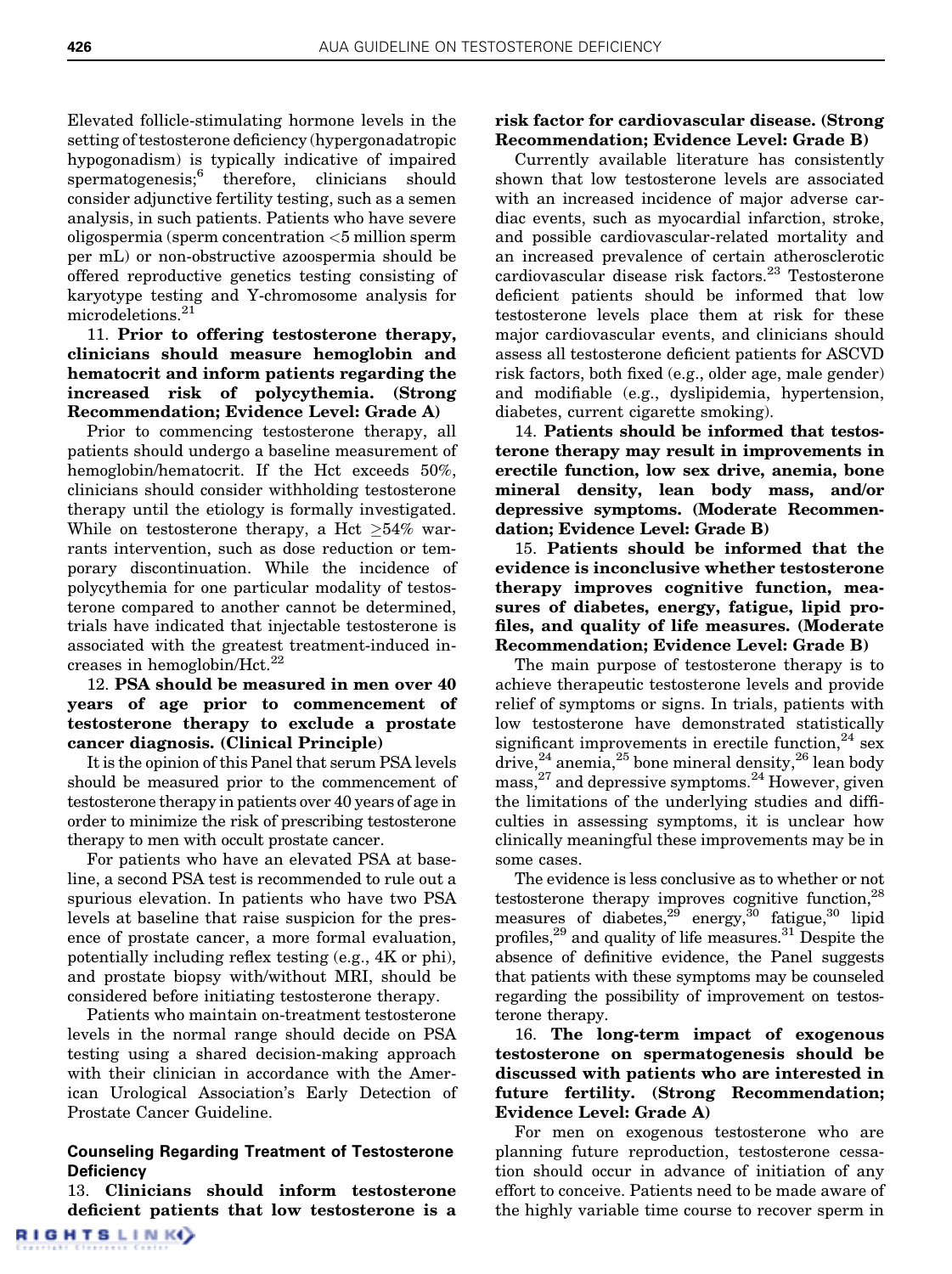the ejaculate and the variable degree to which spermatogenesis returns after stopping exogenous testosterone.[32](#page-9-0) While two-thirds of males in contraceptive studies recovered sperm in the ejaculate within six months of exogenous testosterone therapy cessation, 10% failed to do so until the second year after cessation.<sup>[32](#page-9-0)</sup> The recovery of spermatogenesis after discontinuing use of exogenous testosterone is also not well-established in infertile males and this important risk should be discussed with patients before starting treatment.<sup>[33](#page-9-0)</sup>

# 17. Clinicians should inform patients of the absence of evidence linking testosterone therapy to the development of prostate cancer. (Strong Recommendation; Evidence Level: Grade B)

The relationship between testosterone therapy and the development of prostate cancer has been debated. While the U.S. Food and Drug Administration retains a warning regarding the potential risk of prostate cancer in patients who are prescribed testosterone products, there is accumulating evidence against a link between testosterone therapy and prostate cancer development. Randomized controlled trials have shown that there is not a significant increase in the rate of a prostate cancer diagnosis in older, testosterone deficient men who were treated with testosterone compared to placebo. $24,30,34$ 

One meta-analysis by Calof et al.<sup>[35](#page-9-0)</sup> (2005) pooled data from 19 RCTs to determine the number of allcause prostate events in men who were on exogenous testosterone treatment as compared to men who were on placebo. At the end of study, the total number of prostate-related events was significantly greater in the testosterone arm than in the placebo arm  $(OR=1.79; CI: 1.07, 2.95)$ . The authors conceded that it was not possible to determine if each individual prostate event occurred in unique individuals since the same person might have had more than one event leading to an overestimate in incidence. When individual prostate events were analyzed separately, there was not a statistically significant difference in incidence between the two groups in terms of prostate cancer  $(OR=1.09)$ , PSA elevation to  $>4$  ng/mL or PSA increase  $>1.5$  ng/mL during treatment  $(OR=1.19)$ , any increase in International Prostate Symptom Score  $(OR=1.08)$ , or acute urinary retention  $(OR=0.99)$ .

18. Patients with testosterone deficiency and a history of prostate cancer should be informed that there is inadequate evidence to quantify the risk-benefit ratio of testosterone therapy. (Expert Opinion)

It is the opinion of this Panel that the decision to commence testosterone therapy in men with in-situ prostate cancer on active surveillance or previously treated prostate cancer is a negotiated decision based on the perceived potential benefit of treatment weighed against the limited knowledge of potential risks. Testosterone therapy in men with locally advanced or metastatic disease remains poorly understood and administration of testosterone in these scenarios should ideally be performed under research settings.

Post-Radical Prostatectomy. Testosterone therapy can be considered in men who have undergone radical prostatectomy with favorable pathology (e.g., negative margins, negative seminal vesicles, negative lymph nodes), and who have undetectable PSA postoperatively. Limited data have demonstrated no significant increases in prostate cancer recurrence in men treated with testosterone compared to controls, although an increase in PSA among men in high-risk groups receiving testosterone has been shown, highlighting the need for appropriate patient selection.<sup>[36](#page-9-0)</sup> It should be noted that currently available studies are underpowered and of too short of a duration to be able to detect any effects attributable to testosterone therapy.

**Radiation Therapy.** Available studies evaluating the safety of testosterone therapy in men treated with RT have suggested that after RT patients (with or without a history of androgen deprivation therapy) do not experience recurrence or progression of prostate cancer and experienced either a steady decline in PSA values to  $\langle 0.1 \text{ ng/mL} \rangle$  or had non-significant changes in PSA.<sup>[37](#page-9-0)</sup>

Active Surveillance. There are limited data on men on active surveillance who are candidates for testosterone therapy. Available literature indicate that patients with and without high-grade prostatic intraepithelial neoplasias who were on testosterone therapy did not experience significant increases in PSA or subsequent cancer diagnosis compared to men not receiving testosterone[.38](#page-9-0)

**PSA Monitoring.** Prostate cancer patients on testosterone therapy should have their PSA levels monitored on the same schedule as men without testosterone deficiency; however, clinicians may choose to increase the frequency of testing. PSA recurrence in men on testosterone therapy should be evaluated in the same fashion as untreated men. A discussion regarding the benefit of stopping testosterone therapy should include the possibility of a decline in PSA.

19. Patients should be informed that there is no definitive evidence linking testosterone therapy to a higher incidence of venous thromboembolic events. (Moderate Recommendation; Evidence Level: Grade C)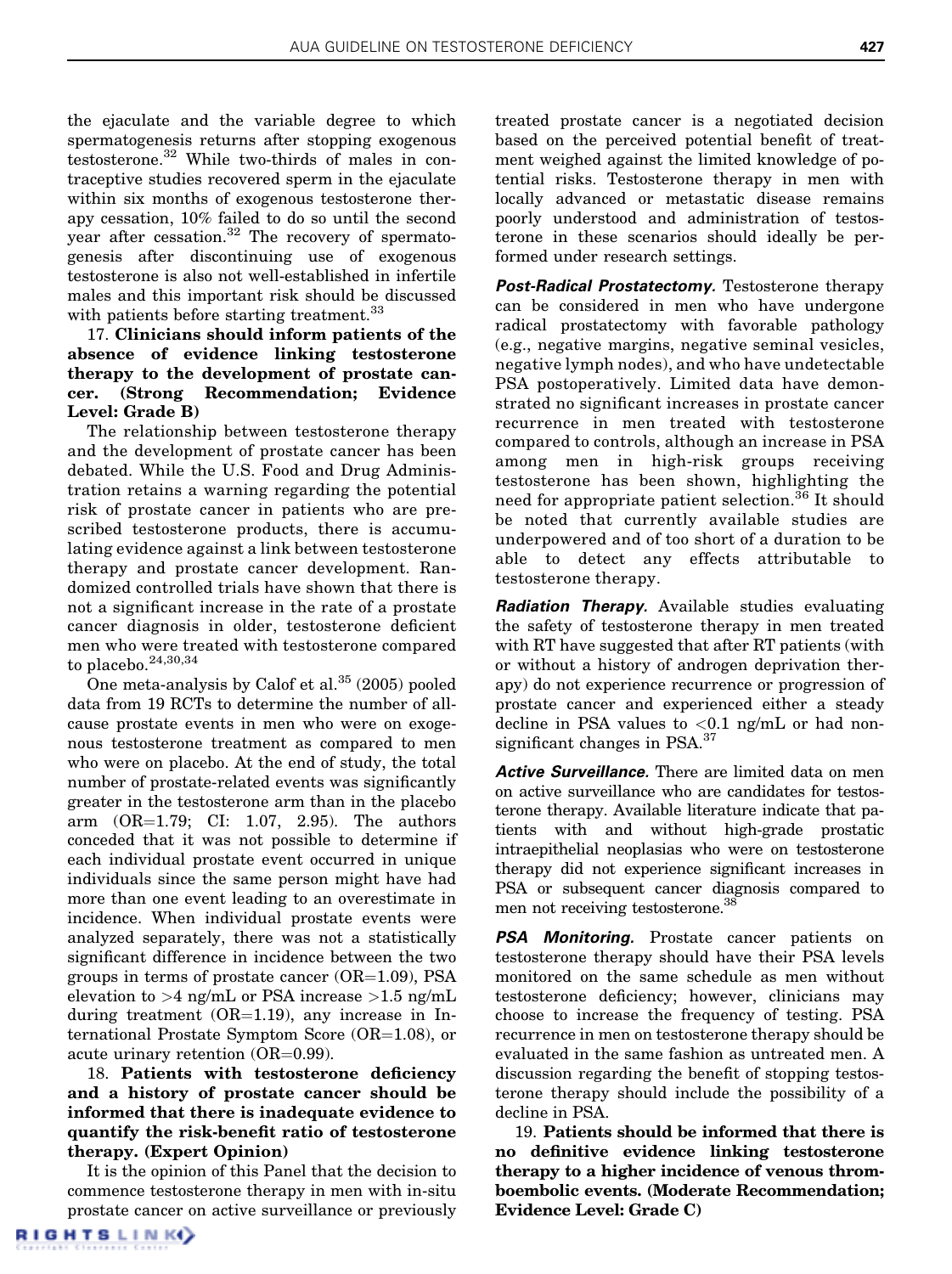The literature examining the relationship between testosterone therapy and increased incidence of venous thromboembolic events has returned conflicting results. The concern about the possible association between testosterone therapy and VTE led the FDA to require pharmaceutical companies to add a warning to their product labeling regarding post-marketing reports of VTE; however, this decision was based on anecdotal cases and not peerreviewed literature. Since the FDA warning in June 2014, observational studies have not shown an association between testosterone therapy and an increased risk of VTE.[39](#page-9-0)

20. Prior to initiating treatment, clinicians should counsel patients that, at this time, it cannot be stated definitively whether testosterone therapy increases or decreases the risk of cardiovascular events (e.g., myocardial infarction, stroke, cardiovascular-related death, allcause mortality). (Moderate Recommendation; Evidence Level: Grade B)

Current evidence consistently shows that untreated low testosterone levels are associated with an increased risk of MACE; however, studies that measure cardiovascular benefit or harm in men on testosterone therapy have returned inconsistent and controversial results. $23,40,41$  Until there is definitive evidence proving an association between testosterone therapy and subsequent MACE, the Panel recommends that clinicians counsel patients that the current scientific literature does not definitively demonstrate that testosterone therapy increases the risk of MACE. Men who are on testosterone therapy should be advised to report the occurrence of any possible cardiovascular symptoms, such as chest pain, shortness of breath, dizziness, or transient loss of consciousness, during routine follow-up visits.

# 21. All men with testosterone deficiency should be counseled regarding lifestyle modifications as a treatment strategy. (Conditional Recommendation; Evidence Level: Grade B)

Men with testosterone deficiency should be counseled that lifestyle modifications, such as losing weight, or maintaining weight within the recommended range, along with increasing physical activity, has the potential to increase total testosterone levels and/or reduce signs and symptoms associated with testosterone deficiency.[42](#page-9-0) High body mass index coupled with low testosterone could put the patient at risk for a cardiovascular event, and patients who are overweight or obese should be counseled regarding weight loss programs concurrent with testosterone therapy.

#### Treatment of Testosterone Deficiency

22. Clinicians should adjust testosterone therapy dosing to achieve a total testosterone

### level in the middle tertile of the normal reference range. (Conditional Recommendation; Evidence Level: Grade C)

The goal of testosterone therapy is the normalization of total testosterone levels combined with improvement in symptoms or signs.<sup>[5,43](#page-8-0)</sup> The Panel recommends that testosterone treatment programs use the minimal dosing necessary to drive testosterone levels to the normal physiologic range of 450-600 ng/dL. In the event that patients do not experience symptomatic relief after reaching the specified target testosterone levels or remain testosterone deficient in the setting of symptom/sign improvement, testosterone therapy should be stopped.

# 23. Exogenous testosterone therapy should not be prescribed to men who are currently trying to conceive. (Strong Recommendation; Evidence Level: Grade A)

Exogenous testosterone therapy has been shown to interrupt normal spermatogenesis and can put patients in severely oligospermic or azoospermic states and should not be used in men trying to conceive. A systematic review of 33 RCTs suggested that although higher doses of testosterone were more likely to result in azoospermia than lower doses, a dose-response effect was not consistently seen.<sup>[44](#page-9-0)</sup>

# 24. Testosterone therapy should not be commenced for a period of three to six months in patients with a history of cardiovascular events. (Expert Opinion)

The currently available literature does not provide enough evidence to offer clear guidance on the use of testosterone therapy in men with existing, stable ASCVD and/or a remote history of a myocardial infarction, or a cerebrovascular accident. It is the opinion of the Panel that testosterone therapy with close monitoring to ensure appropriate dosing and safety surveillance may be considered in these patients after a three to six month waiting period from most recent cardiac event.

## 25. Clinicians should not prescribe alkylated oral testosterone. (Moderate Recommendation; Evidence Level: Grade B)

Given the availability of other approved testosterone therapies, the use of 17-alpha-akylated androgens is not appropriate. Methyl testosterone is approved in the United States for treatment of testosterone deficiency. However, its use is associated with liver toxicity, including abnormal liver function tests, cholestasis, and jaundice.<sup>[45](#page-9-0)</sup>

# 26. Clinicians should discuss the risk of transference with patients using testosterone gels/creams. (Strong Recommendation; Evidence Level: Grade A)

Topical testosterone preparations (e.g., gels, creams, liquids) have the potential to result in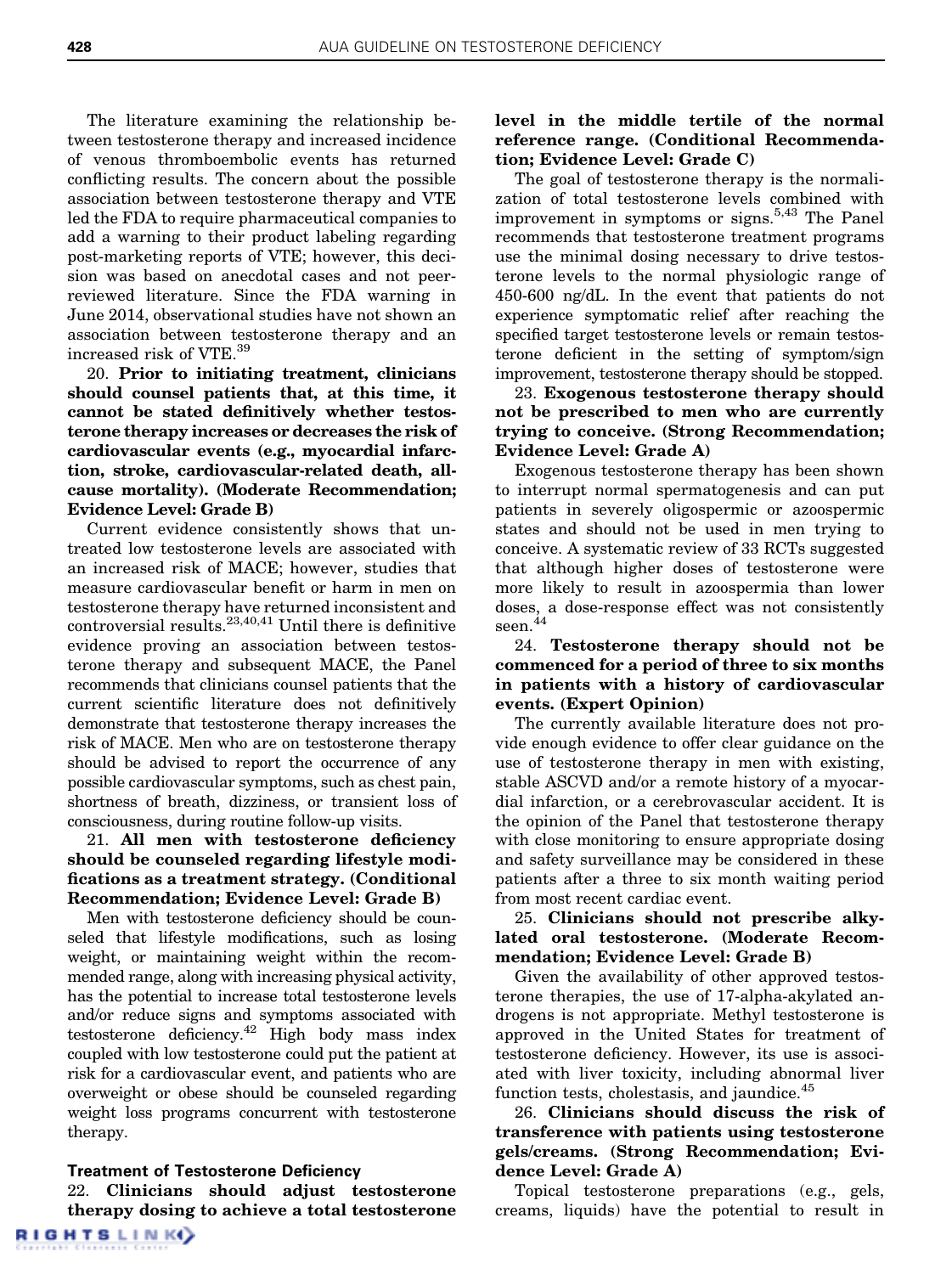transference to others. Women and children are at the highest risk for adverse events, such as virilization, precocious puberty, and hyperandrogenism. To address the issue, the FDA includes medication guides with topical testosterone preparations and recommends observing for signs and symptoms of early puberty in children as well as avoiding contact with the unwashed or uncovered areas where the drug has been applied.<sup>[46](#page-9-0)</sup>

# 27. Clinicians may use aromatase inhibitors, human chorionic gonadotropin, selective estrogen receptor modulators, or a combination thereof in men with testosterone deficiency desiring to maintain fertility. (Conditional Recommendation; Evidence Level: Grade C)

Exogenous testosterone has inhibitory effects on the production of intratesticular testosterone, which is imperative to maintain normal spermatogenesis. For this reason, alternative therapies, including select estrogen receptor modulators, $47$  human cho-rionic gonadotropin,<sup>48</sup> and aromatase inhibitors<sup>[49](#page-9-0)</sup> are commonly used to promote the endogenous production of testosterone. While these agents share the common overall treatment effect of increasing intrinsic production of testosterone, there are substantial differences in pharmacologic characteristics and mechanisms of action between them. Clinicians should understand that of these agents, only hCG has been approved by the FDA for use in males.

# 28. Commercially manufactured testosterone products should be prescribed rather than compounded testosterone, when possible. (Conditional Recommendation; Evidence Level: Grade C)

While testosterone gels and creams are the most commonly used forms of compounded testosterone therapies and are routinely less expensive than branded forms of testosterone, individual pharmacies operate without direct FDA oversight and approval, resulting in considerable variation in potency and quality, even between samples from the same pharmacy. Clinicians issuing prescriptions for compounded testosterone need to consider performing additional monitoring and dose adjustments to assure appropriate therapeutic levels if compounded preparations are prescribed.<sup>50</sup>

# Follow-up of Men on Testosterone Therapy

29. Clinicians should measure an initial followup total testosterone level after an appropriate interval to ensure that target testosterone levels have been achieved. (Expert Opinion)

30. Testosterone levels should be measured every 6-12 months while on testosterone therapy. (Expert Opinion)

31. Clinicians should discuss the cessation of testosterone therapy three to six months

# after commencement of treatment in patients who experience normalization of total testosterone levels but fail to achieve symptom or sign improvement. (Clinical Principle)

It is the opinion of this Panel that total testosterone should be tested after the commencement of therapy at a time point that allows a patient to be sufficiently established on a dosing regimen before determining if therapeutic levels have been achieved and if dosing alterations are required ([fig. 2](#page-7-0)).

Patients on topical gels, patches, and intranasal formulations should have their testosterone checked between two to four weeks after commencement of therapy. The therapy should be applied on the day when testing is to be obtained. Patients using anastrozole, clomiphene citrate, or hCG should be tested no earlier than four weeks.

The Panel recommends that patients on shortacting intramuscular or subcutaneous testosterone (testosterone cypionate or enanthate) have their testosterone measured no earlier than three to four cycles.

Patients who are on long-acting intramuscular testosterone (testosterone undecanoate) should have blood work tested halfway between the first two 10-week injections.

Patients who are on long-acting subcutaneous pellets require two separate testosterone assessments. The first testosterone measurement should be obtained two to four weeks after initial implant to determine if the number of inserted pellets needs to be increased or decreased to achieve the appropriate therapeutic level. Patients should then be tested after 10-12 weeks to determine when the next administration should occur.

After therapeutic levels have been achieved, all patients on testosterone therapy should have serum testosterone levels checked every 6-12 months to ensure maintenance of target levels.

Please refer to table 7 in the supplementary abridged guideline [\(http://jurology.com/\)](http://jurology.com/) for a summary of follow-up testing for men being treated for testosterone deficiency. Testing intervals are the expert opinion of the Panel based on pharmacokinetic dosing principle of measuring steady state and with the intent of achieving therapeutic levels between 450-600 ng/dL. These are provided to guide clinicians in the follow-up of such patients. In cases where measurement falls outside of the recommended range, dose and/or frequency of administration may be adjusted accordingly.

If patients achieve target testosterone levels, but do not feel that they have sufficient improvement in their symptoms, clinicians should question whether testosterone deficiency is the etiology of their symptoms/signs. There is no utility in continuing testosterone therapy in men who achieve target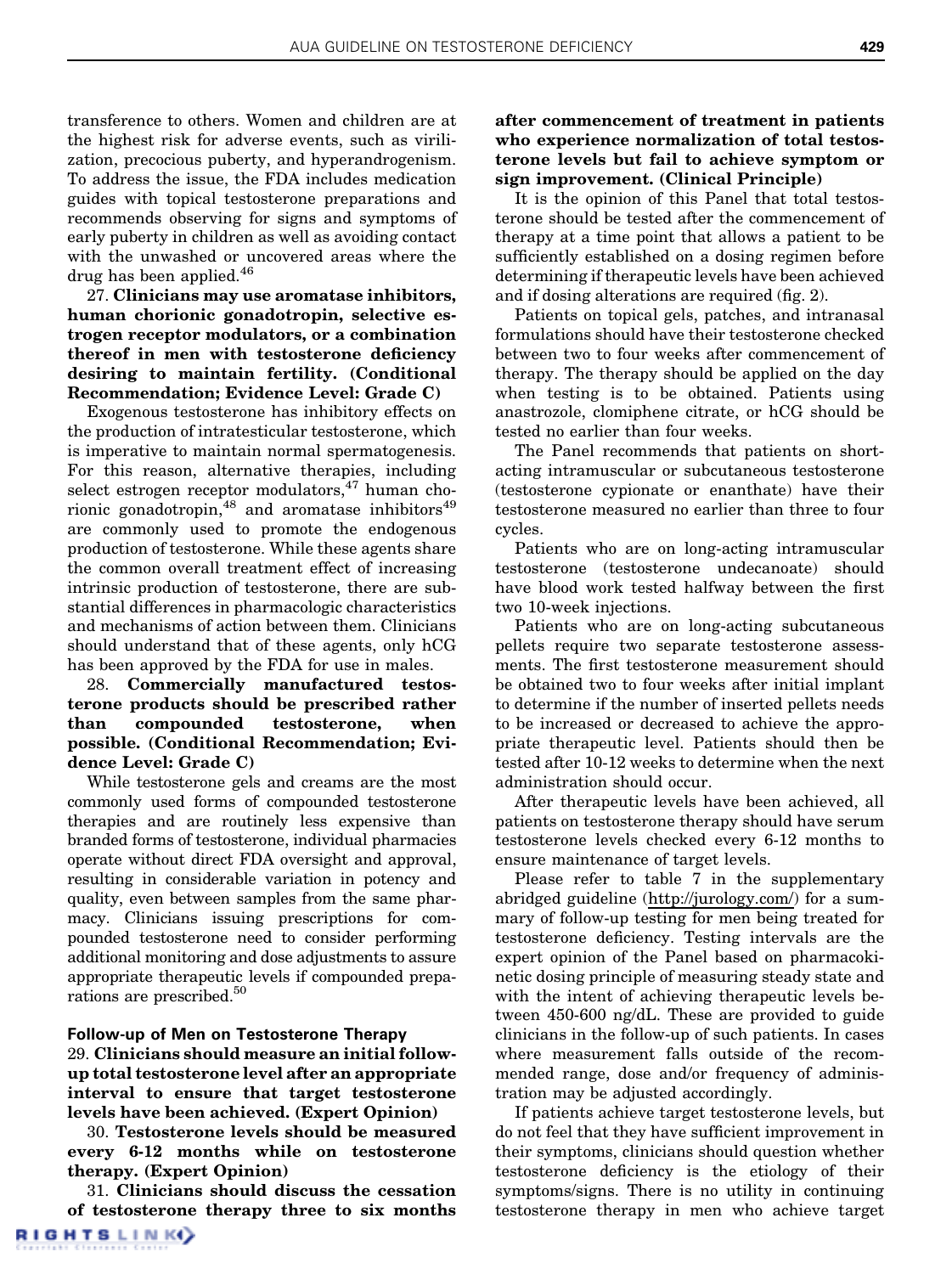<span id="page-7-0"></span>



\*Testosterone levels should be driven to the normal physiological range of 450-600 ng/ dL (approximately equivalent to the middle tertile of the normal range).

AI = Aromatase Inhibitor CVD = Cardiovascular Disease hCG = Human Chorionic Gonadotropin IM = Intramuscular Testosterone Injection SERM = Selective Estrogen Receptor Modulator  $SQ = Subcutaneous$ 

Copyright © 2018 American Urological Association Education and Research, Inc.®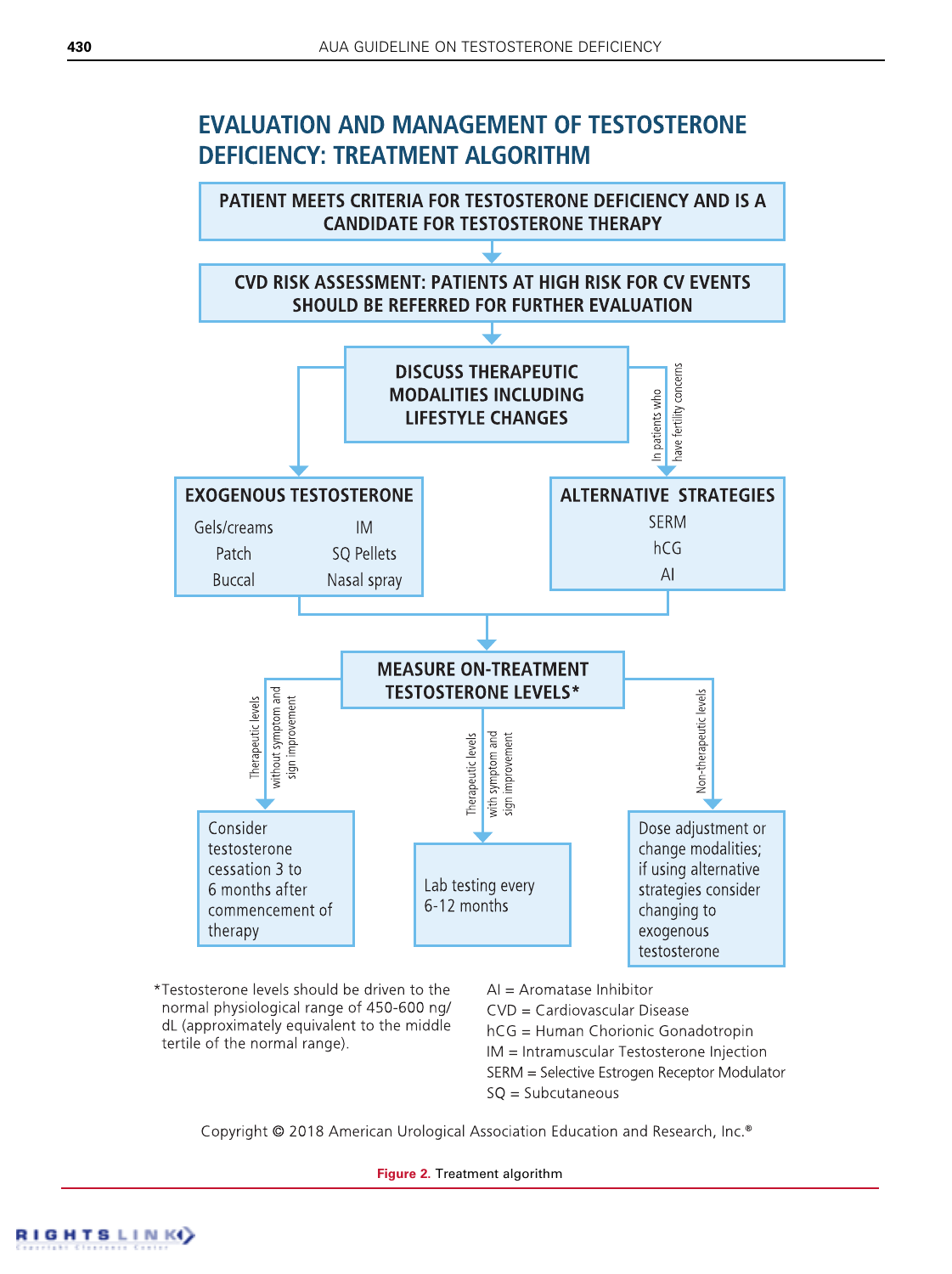<span id="page-8-0"></span>testosterone levels without symptom/sign improvement.

# DISCLAIMER

This document was written by the Evaluation and Management of Testosterone Deficiency Guideline Panel of the American Urological Association Education and Research, Inc., which was created in 2016. The Practice Guidelines Committee (PGC) of the AUA selected the committee chair. Panel members were selected by the chair. Membership of the Panel included specialists in urology, cardiology, family medicine, and psychology with specific expertise on this disorder. The mission of the Panel was to develop recommendations that are analysisbased or consensus-based, depending on Panel processes and available data, for optimal clinical practices in the treatment of muscle-invasive bladder cancer.

Funding of the Panel was provided by the AUA. Panel members received no remuneration for their work. Each member of the Panel provides an ongoing conflict of interest disclosure to the AUA.

While these guidelines do not necessarily establish the standard of care, AUA seeks to recommend and to encourage compliance by practitioners with current best practices related to the condition being treated. As medical knowledge expands and technology advances, the guidelines will change. Today these evidence-based guidelines statements represent not absolute mandates but provisional proposals for treatment under the specific conditions described in each document. For all these reasons, the guidelines do not pre-empt physician judgment in individual cases.

Treating physicians must take into account variations in resources, and patient tolerances, needs, and preferences. Conformance with any clinical guideline does not guarantee a successful outcome. The guideline text may include information or recommendations about certain drug uses ('off label') that are not approved by the Food and Drug Administration (FDA), or about medications or substances not subject to the FDA approval process. AUA urges strict compliance with all government regulations and protocols for prescription and use of these substances. The physician is encouraged to carefully follow all available prescribing information about indications, contraindications, precautions and warnings. These guidelines and best practice statements are not intended to provide legal advice about use and misuse of these substances.

Although guidelines are intended to encourage best practices and potentially encompass available technologies with sufficient data as of close of the literature review, they are necessarily time-limited. Guidelines cannot include evaluation of all data on emerging technologies or management, including those that are FDA-approved, which may immediately come to represent accepted clinical practices.

For this reason, the AUA does not regard technologies or management which are too new to be addressed by this guideline as necessarily experimental or investigational.

# CONFLICT OF INTEREST (COI) DISCLOSURES

All panel members completed COI disclosures. Disclosures listed include topic and non-topic related relationships. Any author not listed had nothing to disclose.

Consultant/Advisor: John P. Mulhall, Pfizer, Lilly; Leadership Position: Robert E. Brannigan, The American Society for Reproductive Medicine; John P. Mulhall, Association of Peyronie's Disease Advocates; Scientific Study or Trial: Kelly A. Chiles, Pfizer; Christian J. Nelson, National Institutes of Health; Other: Robert E. Brannigan, National Institutes of Health.

# **REFERENCES**

- 1. Malik RD, Lapin B, Wang CE et al: Are we testing appropriately for low testosterone?: Characterization of tested men and compliance with current guidelines. J Sex Med 2015; 12: 66.
- 2. Baillargeon J, Urban RJ, Kuo Y-F et al: Screening and monitoring in men prescribed testosterone therapy in the U.S., 2001-2010. Public Health Rep 2015; 130: 143.
- 3. Malik RD, Wang CE, Lapin B et al: Characteristics of men undergoing testosterone replacement therapy and adherence to follow-up recommendations in metropolitan multicenter health care system. Urology 2015; 85: 1382.
- 4. Trost LW and Mulhall JP: Challenges in testosterone measurement, data interpretation, and methodological appraisal of interventional trials. J Sex Med 2016; 13: 1029.
- 5. Khera M, Broderick GA, Carson CC 3rd et al: Adult-onset hypogonadism. Mayo Clin Proc 2016; 91: 908.
- 6. Basaria S: Male hypogonadism. Lancet 2014; 383: 1250.
- 7. Roy CN, Snyder PJ, Stephens-Shields AJ et al: Association of testosterone levels with anemia

in older men: a controlled clinical trial. JAMA Intern Med 2017; 177: 480.

- 8. Moran JM, Martin RR, Pedrera-Canal M et al: Low testosterone levels are associated with poor peripheral bone mineral density and quantitative bone ultrasound at phalanges and calcaneus in healthy elderly men. Biol Res Nurs 2015; 2: 169.
- 9. Al Hayek AA, Khader YS, Jafal S et al: Prevalence of low testosterone levels in men with type 2 diabetes mellitus: a cross-sectional study. J Family Community Med 2013; 20: 179.